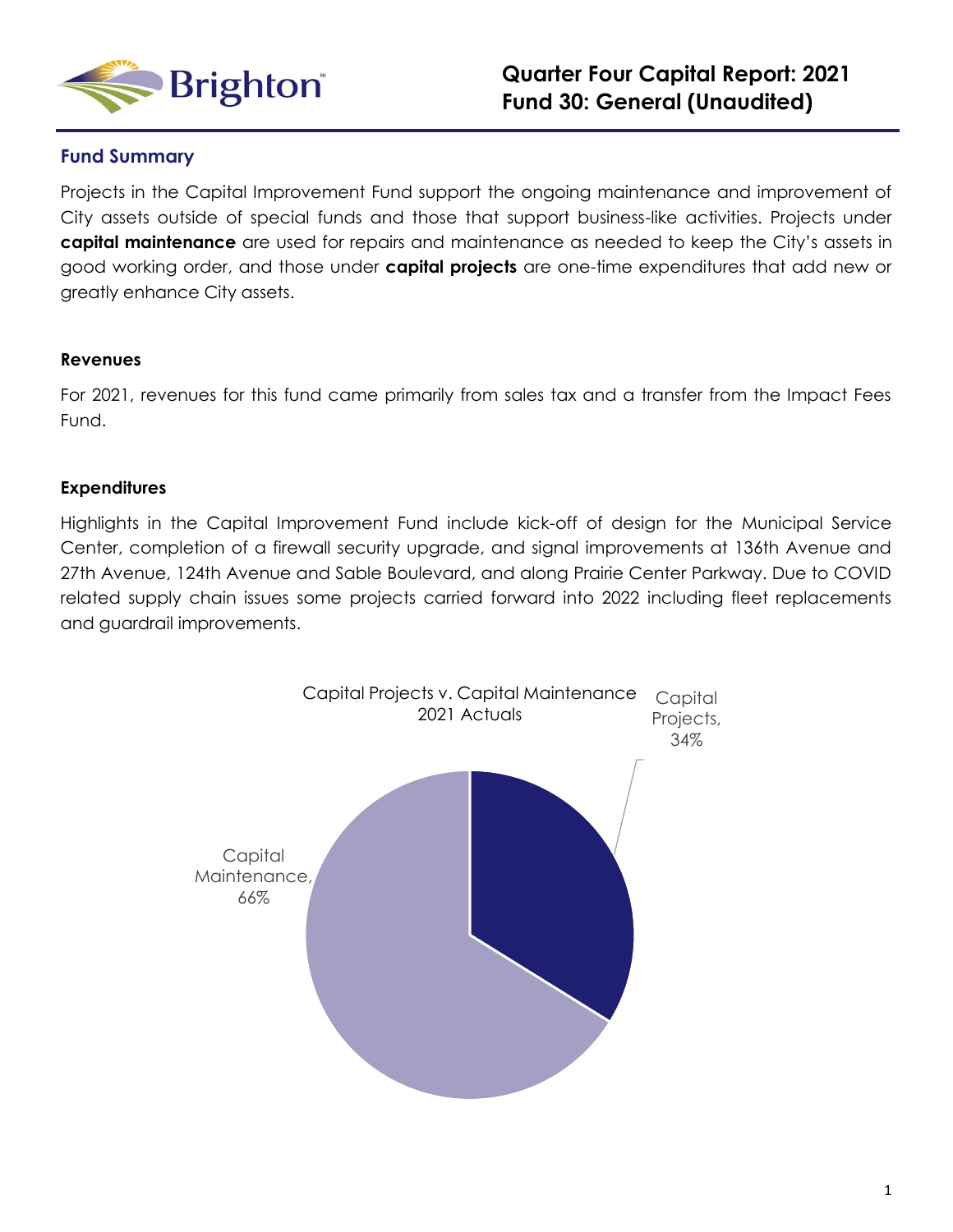

# **Quarter Four Capital Report: 2021 Fund 30: General (Unaudited)**

| Project<br><b>Number</b> | <b>Project Name</b>                 | 2021 Actuals     |               | 2021 Adopted<br><b>Budget</b> | <b>Status</b>    | <b>Notes</b>                                                                                                                                                                                                                                                                                                                                                                                                                                                                        |
|--------------------------|-------------------------------------|------------------|---------------|-------------------------------|------------------|-------------------------------------------------------------------------------------------------------------------------------------------------------------------------------------------------------------------------------------------------------------------------------------------------------------------------------------------------------------------------------------------------------------------------------------------------------------------------------------|
| 302003                   | Fiber Installation                  | \$<br>44,340     | \$            | 25,000                        | Complete         | For installation of fiber to improve<br>internet connectivity of City facilities.<br>The overage in this project is due to<br>invoices from 2020 arriving after the<br>closure of the 2020 budget year. The<br>Fiber Opportunity Project (302110) was<br>reduced to cover this difference under<br>existing appropriations.                                                                                                                                                         |
| 302004                   | Security Upgrades                   | \$<br>75,002 \$  |               |                               | 25,000 Complete  | Work on fixing broken cameras<br>throughout the City, and door scanners<br>in the hallways throughout City Hall. The<br>overage in this project is due to an<br>acceleration of a firewall project.<br>Savings from other projects allowed this<br>work to move forward sooner than<br>expected.                                                                                                                                                                                    |
| 302011                   | ADA Compliance Assessment           | \$<br>23,989     | $\sqrt[4]{2}$ | 175,000                       | Started          | This project is currently under contract<br>for phase one, including looking at<br>arterials and collector roads as well as<br>assessing major City facilities. The<br>assessment is expected to complete in<br>2022.                                                                                                                                                                                                                                                               |
| 302013                   | City Facilities Roof<br>Replacement | \$<br>210,017 \$ |               |                               | 219,000 Complete | All roofs are fully replaced and final<br>work on gutters is completed.                                                                                                                                                                                                                                                                                                                                                                                                             |
| 302017                   | Municipal Service Center            | \$<br>93,720 \$  |               | 8,108,776                     | Started          | Project is on schedule, and 30 percent<br>design is complete. An award of<br>contract for Construction Manager at<br>Risk (CMAR) was approved by Council<br>on February 1, 2022. The MSC will now<br>be a two story building with major<br>functions of parks, public works, and<br>utilities housed there. Due to increased<br>material and labor costs, administrative<br>functions will not be included at this<br>time. Construction completion is<br>anticipated in late 2023. |
| 302024                   | <b>Traffic Signals</b>              | \$<br>92,726 \$  |               | 300,000                       | Started          | Current spending is for the first delivery<br>of equipment for the signal at 144th<br>Avenue and Sable Boulevard. Traffic<br>signal arms are still delayed due to<br>supply chain issues. This, along with a<br>desire to complete this project<br>alongside United Power<br>undergrounding means this project has<br>been delayed until 2022.                                                                                                                                      |
| 302025                   | High Injury Corridor Study          | \$               | \$            | 80,000                        | Started          | Staff is revising the scope of this project,<br>and expects to go to bid in early 2022.                                                                                                                                                                                                                                                                                                                                                                                             |
| 302027                   | Guardrail Improvements              | \$<br>$\sim$     | $\sqrt{2}$    | 89,825                        | Started          | Due to supply chain delays in delivery of<br>materials, this work will be completed in<br>2022.                                                                                                                                                                                                                                                                                                                                                                                     |
| 302031                   | Document Imaging                    | \$<br>35,805 \$  |               | 40,871                        | Complete         | All documents have been scanned and<br>the last section is being reviewed for<br>completion by staff now. All invoices<br>have been paid.                                                                                                                                                                                                                                                                                                                                           |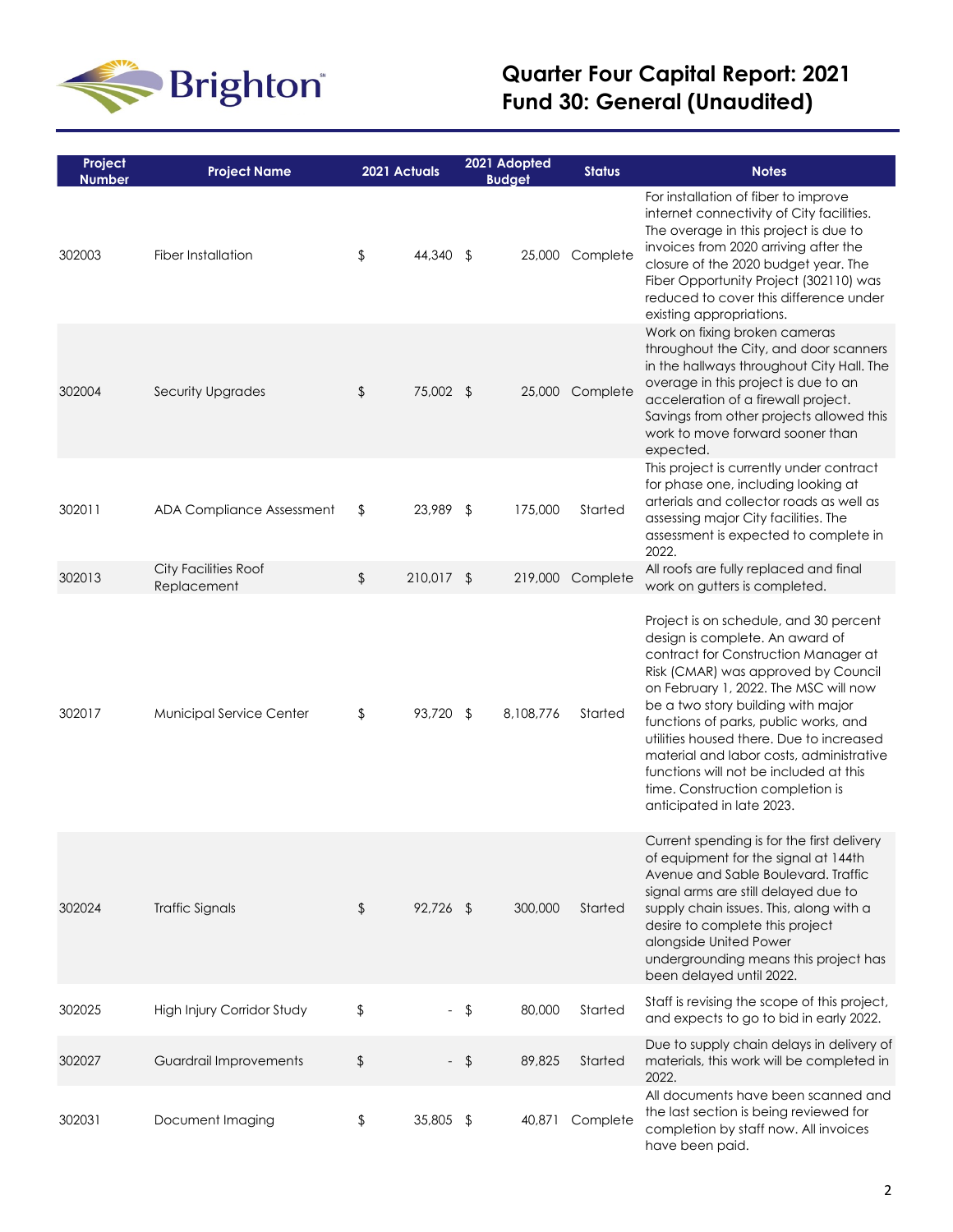

## **Capital Projects Continued**

| Project<br><b>Number</b> | <b>Project Name</b>                         |               | 2021 Actuals             |               | 2021 Adopted<br><b>Budget</b> | <b>Status</b> | <b>Notes</b>                                                                                                                                                                                                                                                                                                                                                                                                                                                                                   |
|--------------------------|---------------------------------------------|---------------|--------------------------|---------------|-------------------------------|---------------|------------------------------------------------------------------------------------------------------------------------------------------------------------------------------------------------------------------------------------------------------------------------------------------------------------------------------------------------------------------------------------------------------------------------------------------------------------------------------------------------|
| 302039                   | State Highway 7 Bus-Rapid-<br>Transit Study | $\frac{1}{2}$ | 37,500 \$                |               | 37,500                        | Complete      | Final payment for the Highway 7 Bus<br>Rapid Transit study being conducted by<br>the City and County of Broomfield. The<br>plan is currently in progress and<br>expected to complete in 2024.                                                                                                                                                                                                                                                                                                  |
| 302101                   | <b>Communications-Cable PEG</b>             | \$            | 49,065 \$                |               | 30,000                        | Started       | For upgrades and replacement of<br>equipment to the Council chambers.<br>Spending includes replacement of the<br>audioflex system in the first floor Council<br>chambers.                                                                                                                                                                                                                                                                                                                      |
| 302103                   | Signal Improvements                         | \$            | 308,103 \$               |               | 356,138                       | Started       | Work began on this project in July and<br>included 136th Avenue and 27th<br>Avenue, 124th Avenue and Sable<br>Boulevard, and 2100 South and Prairie<br>Center Parkway.                                                                                                                                                                                                                                                                                                                         |
| 302104                   | ROW Lighting Improvements                   | \$            | $\overline{\phantom{0}}$ | $\sqrt[6]{2}$ | 175,000                       | Started       | This project was started in quarter three.<br>Inventory and supply issues are<br>impacting the timeline. Work will now<br>be completed in the spring when<br>weather allows.                                                                                                                                                                                                                                                                                                                   |
| 302105                   | Fleet Replacement &<br>Acquisitions         | $\frac{1}{2}$ | 338,045 \$               |               | 765,046                       | Started       | For planned replacements of fleet<br>vehicles. Several vehicles have been<br>ordered and are awaiting arrival. Due<br>to COVID related supply chain issues,<br>many vehicle manufacturers are<br>expecting delays in the shipment of<br>vehicles. Truck replacements Were<br>ordered in August 2021 and will arrive in<br>2022. The Budget & Performance Team<br>is working closely with the Fleet<br>Operations Supervisor to monitor these<br>delays and address them in the 2022<br>Budget. |
| 302106                   | <b>Project Consultants</b>                  | \$            | 57,472 \$                |               | 125,000                       | Started       | For spending on consultant work on<br>capital projects. Spending is for work on<br>the 50th Avenue Corridor Study and<br>Bromley Lane and 4th Avenue<br>intersection.                                                                                                                                                                                                                                                                                                                          |
| 302107                   | <b>Bridge Street Widening</b>               | \$            | 226,521 \$               |               | 1,020,000                     | Started       | A contract was awarded for this project<br>and design began in quarter two.<br>Design completion expected in quarter<br>two of 2022. Construction is expected to<br>be completed in 2023.                                                                                                                                                                                                                                                                                                      |
| 302108                   | Right-of-Way Traffic<br><b>Improvements</b> | \$            | 66,946 \$                |               | 125,000                       | Started       | Work on this project includes the<br>purchase of speed feedback signs and<br>school flashers.                                                                                                                                                                                                                                                                                                                                                                                                  |
| 302109                   | <b>Facilities Retrofits</b>                 | \$            | 57,846 \$                |               | 500,000                       | Started       | Remodel work has largely been<br>completed with the exception of<br>sprinkler work. Final invoices for<br>constuction will be paid following the<br>completion of punch-list items. The<br>remainder of this project will hit in 2022.                                                                                                                                                                                                                                                         |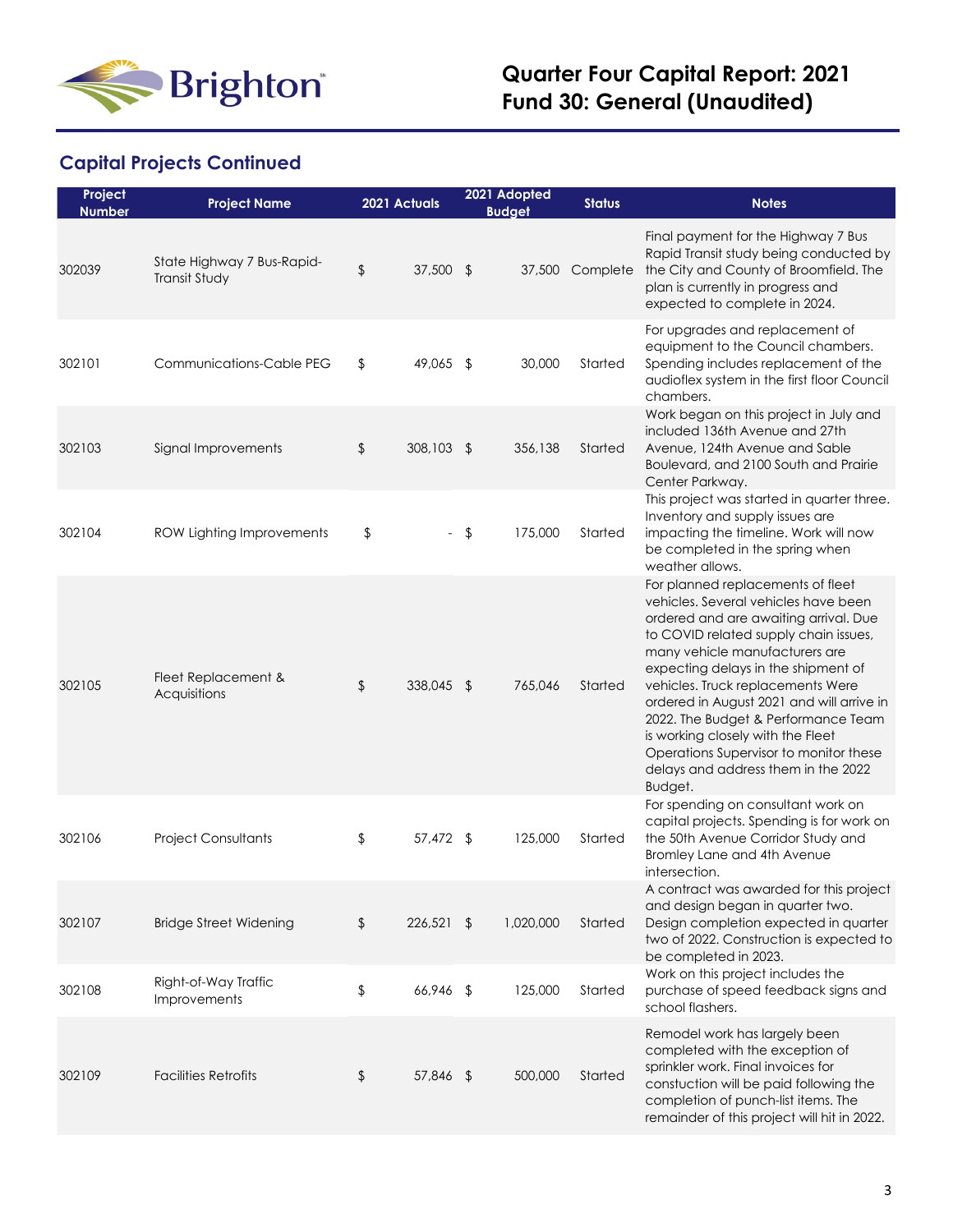

# **Quarter Four Capital Report: 2021 Fund 30: General (Unaudited)**

## **Capital Projects Continued**

| Project<br><b>Number</b> | <b>Project Name</b>                       |    | 2021 Actuals |     | 2021 Adopted<br><b>Budget</b> | <b>Status</b> | <b>Notes</b>                                                                                                                                                                                                                                                                                                            |
|--------------------------|-------------------------------------------|----|--------------|-----|-------------------------------|---------------|-------------------------------------------------------------------------------------------------------------------------------------------------------------------------------------------------------------------------------------------------------------------------------------------------------------------------|
| 302110                   | Fiber Opportunity                         | \$ | 15,028       | \$  | 100,000                       | Started       | Savings in this project were used to<br>cover higher than expected costs in the<br>Fiber Installation project.                                                                                                                                                                                                          |
| 302111                   | Thermoplastic Striping<br><b>Upgrades</b> | \$ |              | \$  | 350,000                       | Started       | This project was combined with the<br>Streets Maintenance program for<br>procurement purposes in order to get<br>greater efficiency and save on the cost.<br>This has been awarded and approved<br>by Council, and work is underway.                                                                                    |
| 302112                   | Police Body Cameras                       | \$ | 215,981.00   | \$  | 254,000                       | Started       | Body-Worn Cameras (BWC), tasers and<br>most of the fleet camera package has<br>been received. BWC's fully deployed<br>into the field. Fleet installation will occur<br>in quarter one of 2022.                                                                                                                          |
| 302123                   | City Properties Use Assessment \$         |    | 77,213.00    | \$. | 100,000                       | Started       | Economic and Planning Systems<br>presented initial findings to Council in<br>June and had a second presentation<br>scheduled in August. Due to new<br>leadership at the City, the consultants<br>were asked to review their proposals<br>and solicit more input before presenting<br>findings to Council in early 2022. |
|                          |                                           | ¢. | 2025319      | \$  | 13 001 154                    |               |                                                                                                                                                                                                                                                                                                                         |

 **\$ 2,025,319 \$ 13,001,156**